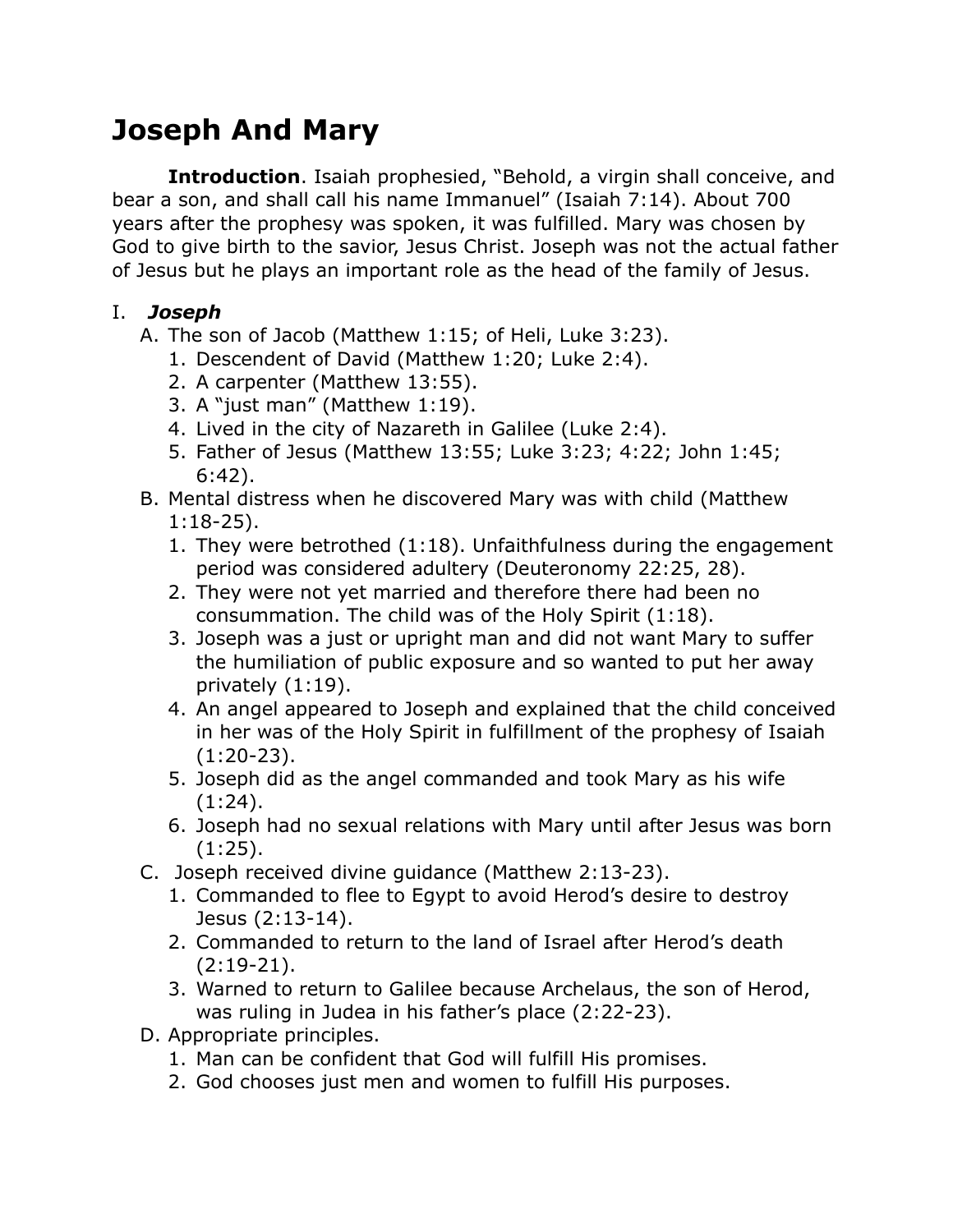- 3. We must faithfully obey God's commands even though we may not understand them.
- 4. Husbands must love their wives and be considerate of them.

## II. *Mary*

- A. Infancy narratives.
	- 1. Visited by the angel, Gabriel (Luke 1:26-38).
		- a) Mary was blessed among women and had found favor with God (1:28, 30).
		- b) Declaration of God's intent for her (1:31-33).
		- c) Mary's question: "How can this be, since I do not know a man?"
		- d) Answer: "The Holy Spirit will come upon you …" (1:35).
		- e) "Behold the maidservant of the Lord! Let it be to me according to your word" (1:38).
	- 2. Mary visited Elizabeth (Luke 1:39-45).
	- 3. The song of Mary (Luke 1:46-55).
	- 4. The birth of Jesus (Matthew 1; Luke 2).
	- 5. Flight to Egypt and return (Matthew 1:13-23).
- B. Mary and her other sons sent for Jesus (Mark 3:31-35).
	- 1. "Who is My mother, or my brothers" (3:33)?
	- 2. "For whoever does the will of God is My brother and My sister and mother" (3:35).
- C. Mary at Cana, when Jesus turned water into wine (John 2:1-11).
	- 1. Mary turns to Jesus and expects Him to help (2:3).
	- 2. Mary commands servants, "Whatever he says to you, do it" (2:5).
- D. Mary at the cross (John 19:25-27).
	- 1. Jesus said to His mother, "Woman, behold your son" (19:26)!
	- 2. Jesus told the disciple to care for His mother (19:27).
- E. Mary with the disciples in Jerusalem following the ascension of Jesus (Acts 1:14).
- F. Appropriate principles.
	- 1. We like Mary need to rejoice in God our Savior (Luke 1:46).
	- 2. The mercy of God is on those who fear Him (Luke 1:50).
	- 3. God scatters the proud in the imagination of their hearts (Luke 1:51).
	- 4. God fills the hungry with good things, and the rich He sends away empty (Luke 1:53).

# III. *Mariolatry*

A. The Immaculate Conception is the doctrine that Mary was born without inherited sin, therefore Jesus could be born sinless (Pope Pius IX, Dec. 8, 1854).